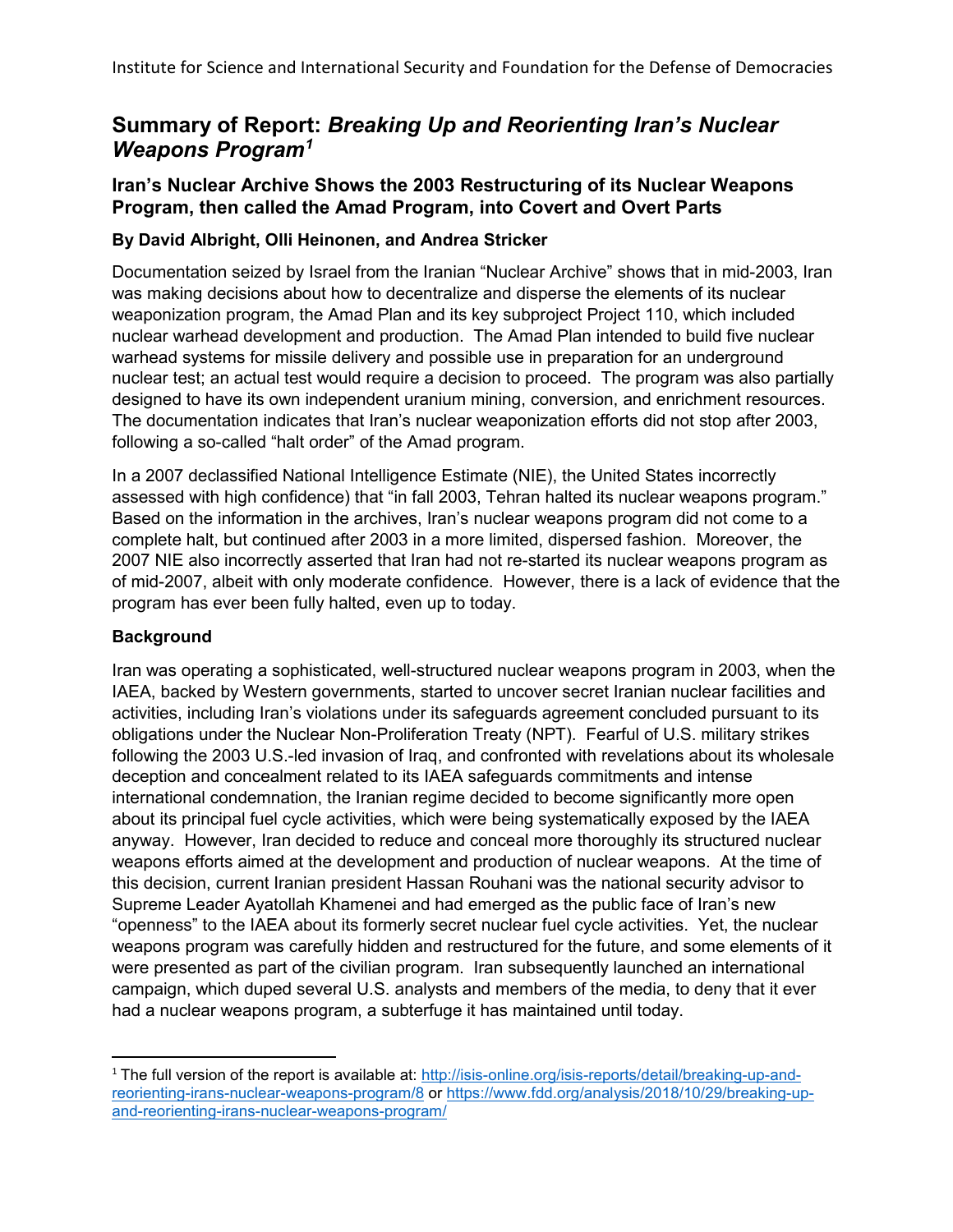Institute for Science and International Security and Foundation for the Defense of Democracies

The archive contains new information about the restructuring of the Amad program during the summer of 2003, including Project 110. Project 110's work was being divided into two parts: a covert part with a secret structure and goals whose activities had no ostensible civilian cover story, and an overt, research-oriented program centered at universities whose activities had plausible civilian or non-nuclear military applications.

#### **New Revelations**

The archive documentation shows that in mid-2003, Iran began holding a series of eight meetings to make decisions about how to decentralize and disperse vital elements of the Amad program. These meetings in August and September 2003, were in preparation for the so-called "halt order," and at a time when the IAEA was asking to go to additional, suspect Iranian nuclear sites including military ones. Highlights of the minutes of the meetings appear to show the thoughts of the participants on how the overt and covert activities should be divided.

Dr. Fereidoun Abbasi-Davani urged, "We should make a distinction between 'overt' and 'covert' activities." Abbasi-Davani was responsible, along with Majid Shariari, for deploying a specially developed neutron detector array outside of the high explosive chamber in Taleghan 1 at the Parchin military site. It measured the neutron emissions from a neutron initiator made from uranium and deuterium for a nuclear weapon.

A Dr. Majid (unknown if Majid Shariari) stated, "Overt activities are those that could be explained as part of something else, and not as part of the project, so that we would have an excuse for them." A Dr. Masoud stated, "'Neutrons' research could not be considered 'overt' and needs to be concealed. We cannot excuse such activities as defensive. Neutron activities are sensitive and we have no explanation for them." Dr. Mohammed-Mehdi Hadavi (a Ministry of Defense official) noted, "Let there be no mistake, the amount of personnel in the overt and covert parts will not decrease. The structure will not become smaller and every subproject will supervise both its overt and covert parts." Dr. Masoud also stated, "Development of methods and facilities could be considered overt – all other explorations should be covert."

| <b>Post-AMAD Activity</b>                                                                                                                                                                                                                                 |
|-----------------------------------------------------------------------------------------------------------------------------------------------------------------------------------------------------------------------------------------------------------|
| . Dr. Fereidoun: 'We should make a distinction between "overt" and<br>"covert" activities.' (9/2003)                                                                                                                                                      |
| . Dr. Majid: 'Overt activities are those that could be explained as part of<br>something else, and not as part of the project, so that we would have an<br>excuse for them.' (suggest)                                                                    |
| . Dr. Masoud: 'Neutrons' research could not be considered "overt" and<br>needs to be concealed. We cannot excuse such activities as defensive.<br>Neutron activities are sensitive and we have no explanation for them.'<br>(9/3/2003)                    |
| • Dr. Mohammad-Mehdi: 'Let there be no mistake, the amount of<br>personnel in the overt and covert parts will not decrease. The structure<br>will not become smaller and every sub-project will supervise both its<br>overt and covert parts.' (9/6/2003) |
| . Dr. Masoud: 'Development of methods and facilities could be considered<br>overt - all other explorations should be covert.' (4772003)                                                                                                                   |

**Figure.** Minutes translated by Israel from the Project 110 technical committee meetings. The figure comes from a slide deck provided by Israel.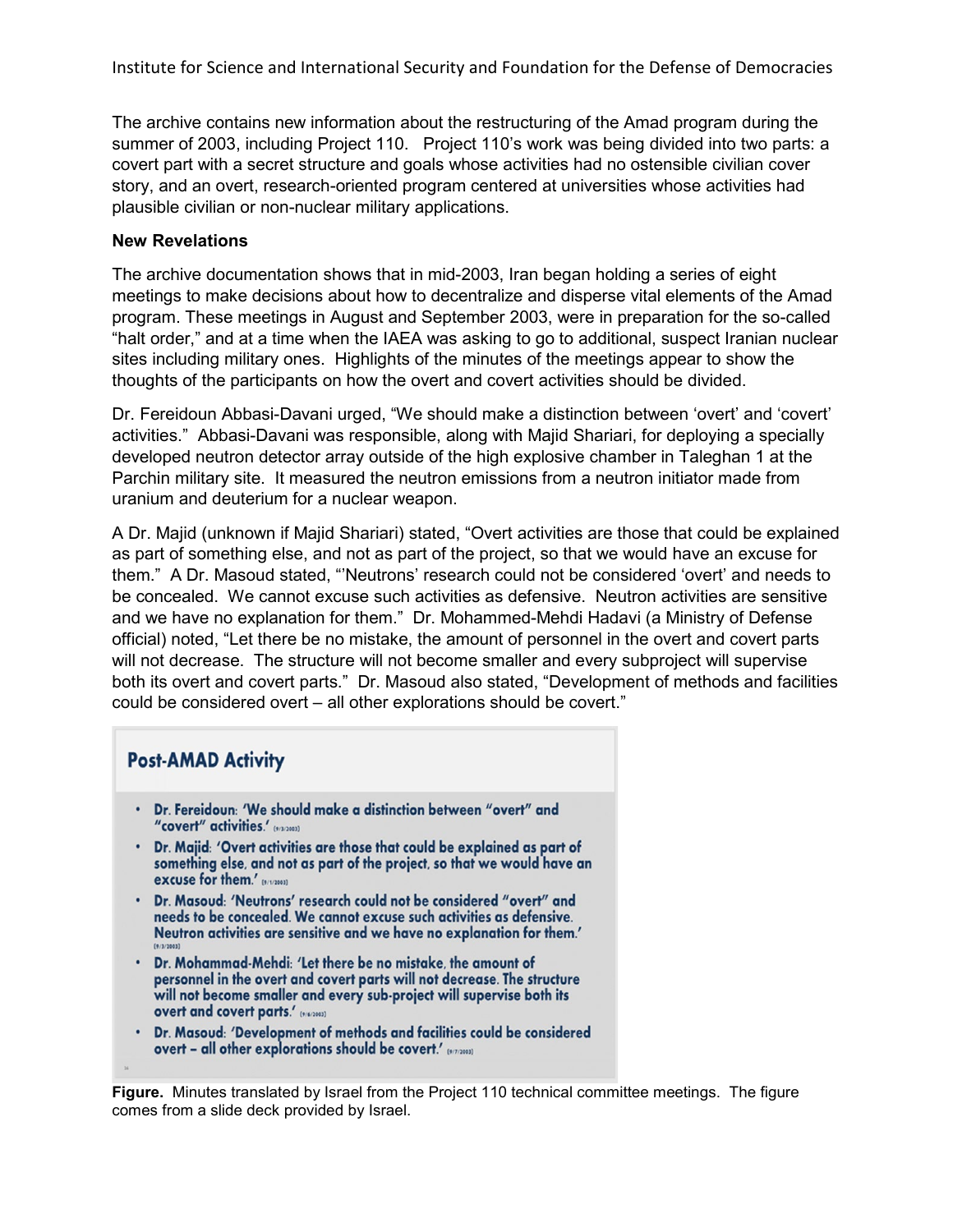A document in the archive lays out the new outline for Project 110. The work would be divided in two: covert (secret structure and goals) and overt (regular structure). The covert operations are directed towards the completion of the existing timetable of building nuclear weapons. In order to do so, the operations were divided into two types of work: contaminating and noncontaminating work.

The contaminating work would occur "after the non-contaminating work." The timetable for the work mentioned in the document is not known, but it signifies nonetheless that the goal of the new organization was to finish ultimately building nuclear weapons.

A fundamental criterion for whether Project 110 work would be put into a covert or overt category was whether it involved "contaminating" work, which could leave "identifiable traces." At the time, the Iranian officials would have been well aware of the power of the IAEA's environmental sampling to detect minute traces of nuclear materials at its secret fuel cycle facilities. Moreover, "the members' attention will be focused on the portability, in order for us to stay clear both of espionage and to leave no identifiable traces." The portability was ostensibly for the ease of moving the work quickly, if needed, in order to avoid detection.

The overt part of the program would "prepare and develop the foundation; therefore it was planned and proposed to establish two university centers under the names 'Institute for Applied Physics' and 'Center for Shock and Explosion Technology Research.' Moreover, it is necessary to use the Chemical Engineering and Material Center at the Malek Ashtar University." The document continued (spelling mistakes corrected), "Both centers mentioned above will not be linked with 110 and will belong administratively to the new institute or the university. However, because of the depth of the coordination, their supervisor needs to be appointed in accordance to 110's executor." This suggests that the projects would have continuity through their leadership, but plausible deniability as to their connection to Project 110. Several Iranian universities have an Institute for Applied Physics, and the name would provide a good civilian cover for activities sponsored by the successor organization to Project 110 envisioned by the leadership.

The meetings and planning continued. In a document dated October 25, 2003, written by Mohsen Fakhrizadeh, the longtime head of Iran's nuclear weapons program, Fakhrizadeh stated, "The general aim is to announce the closure of Project Amad…special activities will be carried out under the title of scientific [knowhow] development)".

Significantly, Fakhrizadeh's statement of Iran's intention to continue nuclear weaponization activities occurred nine days after National Security Advisor Rouhani told the IAEA that a decision had been taken to provide the IAEA, in the course of the following week, with a full disclosure of Iran's past and present nuclear activities. Yet, Iran's disclosure turned out to be partial, omitting information about past and ongoing nuclear weapons work. Iran also decided that it would take dramatic steps to hide its past nuclear weapons work from the IAEA.

The new information in the Iranian atomic archive provides a more complete picture of the transformation of the Amad program into successor organizations that were intended to continue to pursue nuclear weapons work in a more covert, dispersed manner. The information in the archives confirms and adds significantly to the documentation gathered over many years by the IAEA from member states. It suggests that the IAEA and US intelligence community, as